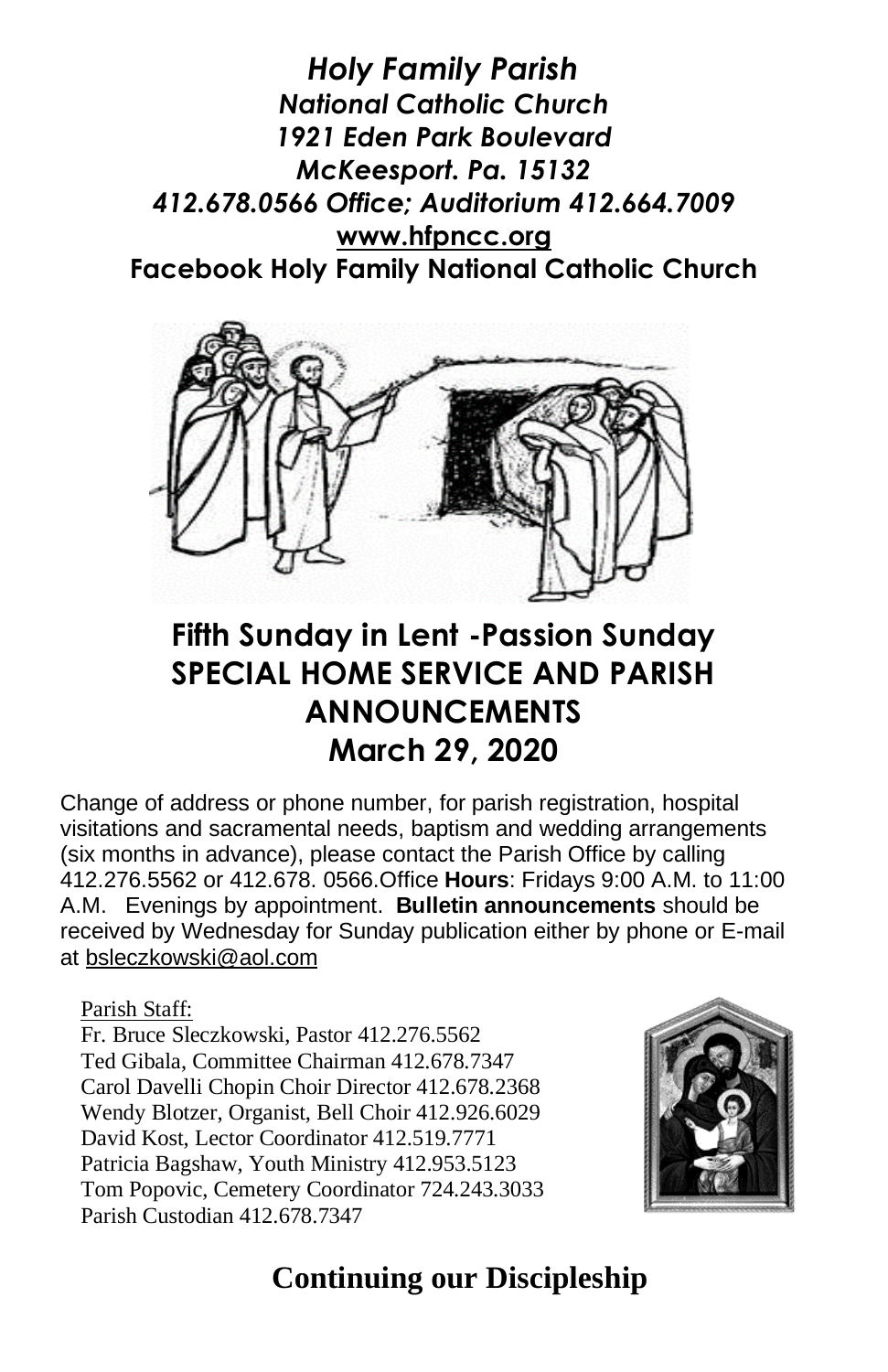## **5th SUNDAY IN LENT MASS LITURGY PASSION SUNDAY**

O God, from the depth of my heart I am sorry for sinning against You. Through my sins I have turned away from You, displeased You and offended You. I promise to confess my sins, to do penance and with Your grace to amend my life by following You closely and keeping Your commandments.

## **ENTRANCE HYMN** Daniel 12: 2-3

- C: Many of those who sleep in the dust of the earth shall awake; some shall live forever, others shall be an everlasting horror and disgrace.
- R: But the wise shall shine brightly like the splendor of the firmament, and those who lead the many to justice shall be like the stars forever.
- C: Lord, for us Your wounds were suffered.
- R: O Christ Jesus, have mercy on us. without end. Amen.

## **KYRIE**

Lord, have mercy. Christ have mercy. Lord, have mercy.

## **OPENING PRAYER**

Let us pray. *[pause briefly]* 

Heavenly Father, Your Son has made the grave holy and a place of hope for Your people. May we who die in Him also rise in Him. We ask this through the same Jesus Christ, Who lives and reigns with You and the Holy Spirit, one God, for ever and ever.

## **LITURGY OF THE WORD**

**First Reading** Ezekiel 37:12-14

So, prophesy. Say to them, "The [Lord](https://www.catholic.org/encyclopedia/view.php?id=5217) [Yahweh](https://www.catholic.org/encyclopedia/view.php?id=6291) says this: I am now going to open your graves; I shall raise you from your graves, my people, and lead you back to the soil of Israel. And you [will](https://www.catholic.org/encyclopedia/view.php?id=12332) know that I am Yahweh, when I open your graves and raise you from your graves, my people, and put my [spirit](https://www.catholic.org/encyclopedia/view.php?id=11004) in you, and you revive,

## **PENITENTIAL RITE ACT OF CONTRITION**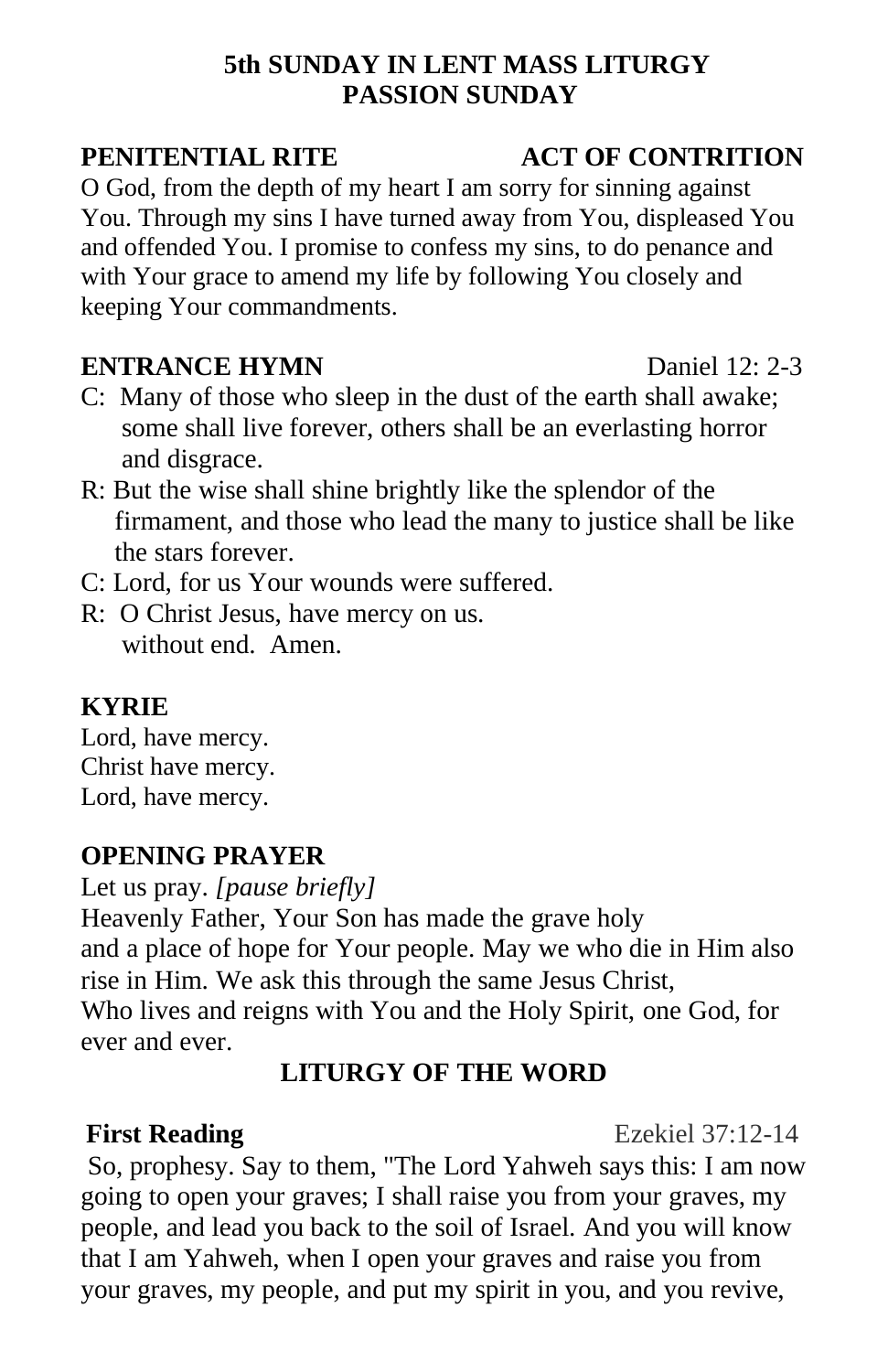and I resettle you on your own soil. Then you [will](https://www.catholic.org/encyclopedia/view.php?id=12332) know that I, Yahweh, have spoken and done this -- declares the [Lord](https://www.catholic.org/encyclopedia/view.php?id=5217) Yahweh."

### **Responsorial Psalm** Psalm 130

Response: With the Lord there is mercy and fullness of redemption

Out of the depths I cry to you, O LORD. Lord, hear my voice! Let your ears be attentive to the voice of my supplications! R:

If you, O LORD, should mark iniquities, Lord, who could stand? But there is forgiveness with you, so that you may be revered.

I wait for the LORD, my soul waits, and in his word. I hope; my soul waits for the Lord more than those who watch for the morning, more than those who watch for the morning. R:

O Israel, hope in the LORD! For with the LORD there is steadfast love, and with him is great power to redeem. It is he who will redeem Israel from all its iniquities. R:

## **Second Reading** Romans 8:8-11

Brothers and Sister

Those who live by their natural inclinations can never be pleasing to God. You, however, live not by your natural inclinations, but by the Spirit, since the [Spirit](https://www.catholic.org/encyclopedia/view.php?id=11004) of [God](https://www.catholic.org/encyclopedia/view.php?id=5217) has made a home in you. Indeed, anyone who does not have the [Spirit](https://www.catholic.org/encyclopedia/view.php?id=11004) of [Christ](https://www.catholic.org/clife/jesus) does not belong to him. But when [Christ](https://www.catholic.org/clife/jesus) is in you, the body is dead because of [sin](https://www.catholic.org/encyclopedia/view.php?id=10849) but the [spirit](https://www.catholic.org/encyclopedia/view.php?id=11004) is alive because you have been justified; and if the [Spirit](https://www.catholic.org/encyclopedia/view.php?id=11004) of him who raised [Jesus](https://www.catholic.org/clife/jesus) from the dead has made his home in you, then he who raised Christ [Jesus](https://www.catholic.org/clife/jesus) from the dead [will](https://www.catholic.org/encyclopedia/view.php?id=12332) give [life](https://www.catholic.org/encyclopedia/view.php?id=7101) to your own mortal bodies through his [Spirit](https://www.catholic.org/encyclopedia/view.php?id=11004) living in you.

## **Lenten Acclamations.** John 11: 25a, 26

Glory and praise to You, Lord Jesus Christ. I am the resurrection and the life, says the Lord; whoever believes in me, even if he dies, will never die. Glory and praise to You, Lord Jesus Christ.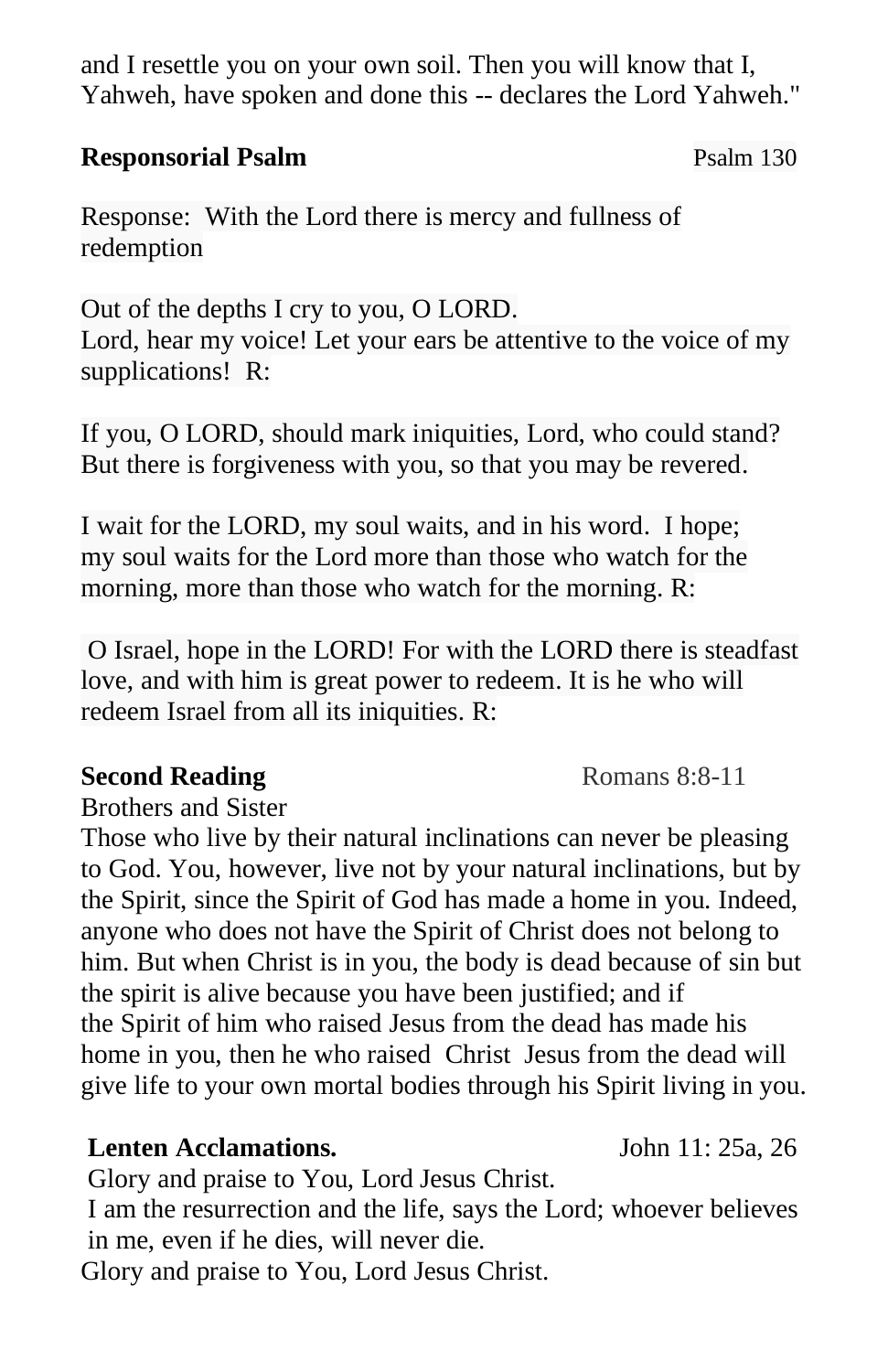There was a [man](https://www.catholic.org/encyclopedia/view.php?id=7463) named [Lazarus](https://www.catholic.org/encyclopedia/view.php?id=6939) of Bethany, the village of [Mary](https://www.catholic.org/bookstore/?category=19) and her sister, Martha, and he was ill.

It was the same Mary, the sister of the sick [man](https://www.catholic.org/encyclopedia/view.php?id=7463) Lazarus, who anointed the [Lord](https://www.catholic.org/encyclopedia/view.php?id=5217) with ointment and wiped his feet with her hair. The sisters sent this message to Jesus, 'Lord, the [man](https://www.catholic.org/encyclopedia/view.php?id=7463) you love is ill. 'On receiving the message, [Jesus](https://www.catholic.org/clife/jesus) said, 'This sickness [will](https://www.catholic.org/encyclopedia/view.php?id=12332) not end in death, but it is for God's [glory](https://www.catholic.org/encyclopedia/view.php?id=5201) so that through it the Son of [God](https://www.catholic.org/encyclopedia/view.php?id=5217) may be glorified. Jesus loved Martha and her sister and Lazarus, yet when he heard that he was ill he stayed where he was for two more days before saying to the disciples, 'Let us go back to Judaea. 'The disciples said, 'Rabbi, it is not long since the [Jews](https://www.catholic.org/encyclopedia/view.php?id=6511) were trying to stone you; are you going back there again?' Jesus replied: Are there not twelve hours in the day? No one who walks in the daytime stumbles, having the light of this world to see by; anyone who walks around at night stumbles, having no light as a guide. He said that and then added, 'Our friend [Lazarus](https://www.catholic.org/encyclopedia/view.php?id=6939) is at rest; I am going to wake him.' The disciples said to him, 'Lord, if he is at rest he [will](https://www.catholic.org/encyclopedia/view.php?id=12332) be saved.' Jesus was speaking of the death of Lazarus, but they thought that by 'rest' he meant 'sleep'; so [Jesus](https://www.catholic.org/clife/jesus) put it plainly, 'Lazarus is dead; and for your sake I am glad I was not there because now you [will](https://www.catholic.org/encyclopedia/view.php?id=12332) believe. But let us go to him.' Then Thomas -- known as the Twin -- said to the other disciples, 'Let us also go to die with him.' On arriving, [Jesus](https://www.catholic.org/clife/jesus) found that [Lazarus](https://www.catholic.org/encyclopedia/view.php?id=6939) had been in the [tomb](https://www.catholic.org/encyclopedia/view.php?id=11611) for four days already. Bethany is only about two miles from Jerusalem, and many [Jews](https://www.catholic.org/encyclopedia/view.php?id=6511) had come to Martha and [Mary](https://www.catholic.org/bookstore/?category=19) to comfort them about their brother. When Martha heard that [Jesus](https://www.catholic.org/clife/jesus) was coming she went to meet him. [Mary](https://www.catholic.org/bookstore/?category=19) remained sitting in the house. Martha said to Jesus, 'Lord, if you had been here, my brother would not have died, but even now I know that [God](https://www.catholic.org/encyclopedia/view.php?id=5217) [will](https://www.catholic.org/encyclopedia/view.php?id=12332) grant whatever you ask of him.' Jesus said to her, 'Your brother [will](https://www.catholic.org/encyclopedia/view.php?id=12332) rise again.' Martha said, 'I know he [will](https://www.catholic.org/encyclopedia/view.php?id=12332) rise again at the resurrection on the last day.' Jesus said: I am the resurrection. Anyone who believes in me, even though that [person](https://www.catholic.org/encyclopedia/view.php?id=9193) dies, [will](https://www.catholic.org/encyclopedia/view.php?id=12332) live, and whoever lives and believes in me [will](https://www.catholic.org/encyclopedia/view.php?id=12332) never die. Do you believe this? 'Yes, Lord,' she said, 'I believe that you are the Christ, the Son of God, the one who was to come into this world. 'When she had said this, she went and called her sister Mary, saying in a low voice, 'The Master is here and wants to see you.' Hearing this, [Mary](https://www.catholic.org/bookstore/?category=19) got up quickly and went to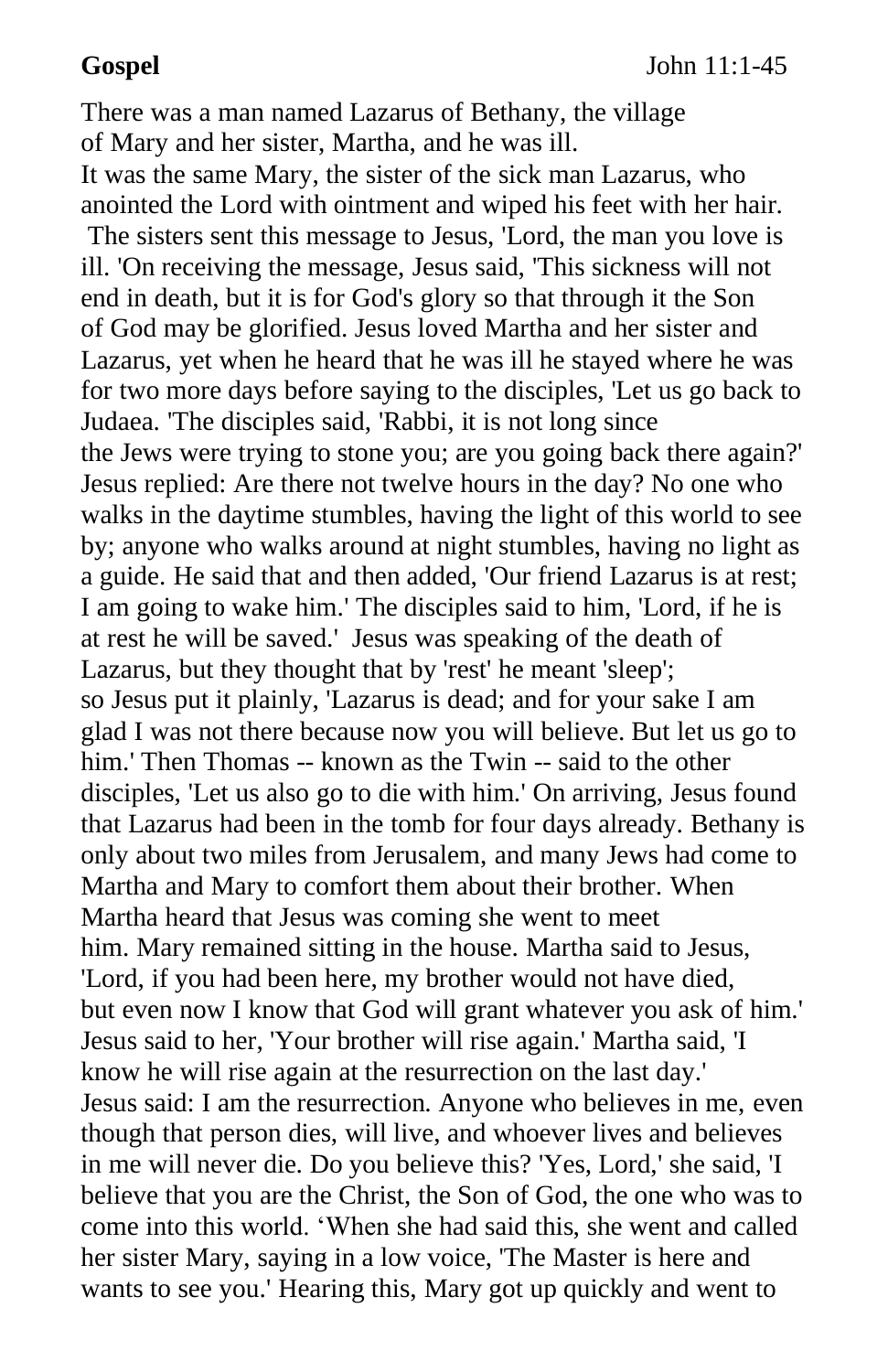him Jesus had not yet come into the village; he was still at the place where Martha had met him. When the [Jews](https://www.catholic.org/encyclopedia/view.php?id=6511) who were in the house comforting [Mary](https://www.catholic.org/bookstore/?category=19) saw her get up so quickly and go out, they followed her, thinking that she was going to the [tomb](https://www.catholic.org/encyclopedia/view.php?id=11611) to weep there. Mary went to Jesus, and as soon as she saw him, she threw herself at his feet, saying, 'Lord, if you had been here, my brother would not have died. At the sight of her tears, and those of the [Jews](https://www.catholic.org/encyclopedia/view.php?id=6511) who had come with her, [Jesus](https://www.catholic.org/clife/jesus) was greatly distressed, and with a profound sigh he said 'Where have you put him?' They said, 'Lord, come and see.' Jesus wept; and the [Jews](https://www.catholic.org/encyclopedia/view.php?id=6511) said, 'See how much he loved him!' But there were some who remarked, 'He opened the eyes of the blind man. Could he not have prevented this man's death?' Sighing again, [Jesus](https://www.catholic.org/clife/jesus) reached the tomb: it was a cave with a stone to close the opening. Jesus said, 'Take the stone away.' Martha, the dead man's sister, said to him, 'Lord, by now he [will](https://www.catholic.org/encyclopedia/view.php?id=12332) smell; this is the fourth day since he died.' Jesus replied, 'Have I not told you that if you believe you [will](https://www.catholic.org/encyclopedia/view.php?id=12332) see the [glory](https://www.catholic.org/encyclopedia/view.php?id=5201) of God?' So, they took the stone away. Then [Jesus](https://www.catholic.org/clife/jesus) lifted up his eyes and said: Father, I thank you for hearing my prayer. I myself knew that you hear me always, but I speak for the sake of all these who are standing around me, so that they may believe it was you who sent me. When he had said this, he cried in a loud voice, 'Lazarus, come out!' The dead [man](https://www.catholic.org/encyclopedia/view.php?id=7463) came out, his feet and hands bound with strips of material, and a cloth over his face. [Jesus](https://www.catholic.org/clife/jesus) said to them, 'Unbind him, let him go free. 'Many of the [Jews](https://www.catholic.org/encyclopedia/view.php?id=6511) who had come to visit Mary, and had seen what he did, believed in him,

## **PASSION SUNDAY REFLECTIONS Located at the end of the bulletin**

### **NICENE CREED**

I believe in One God, the Father, the Almighty, Maker of heaven and earth, of all that is seen and unseen.

I believe in one Lord, Jesus Christ, the only Son of God, eternally begotten of the Father, God from God, Light from Light, true God from true God, begotten not made, of one being with the Father. Through Him all things were made. For us and for our salvation He came down from heaven; by

the power of the Holy Spirit He was born of the Virgin Mary, AND BECAME MAN.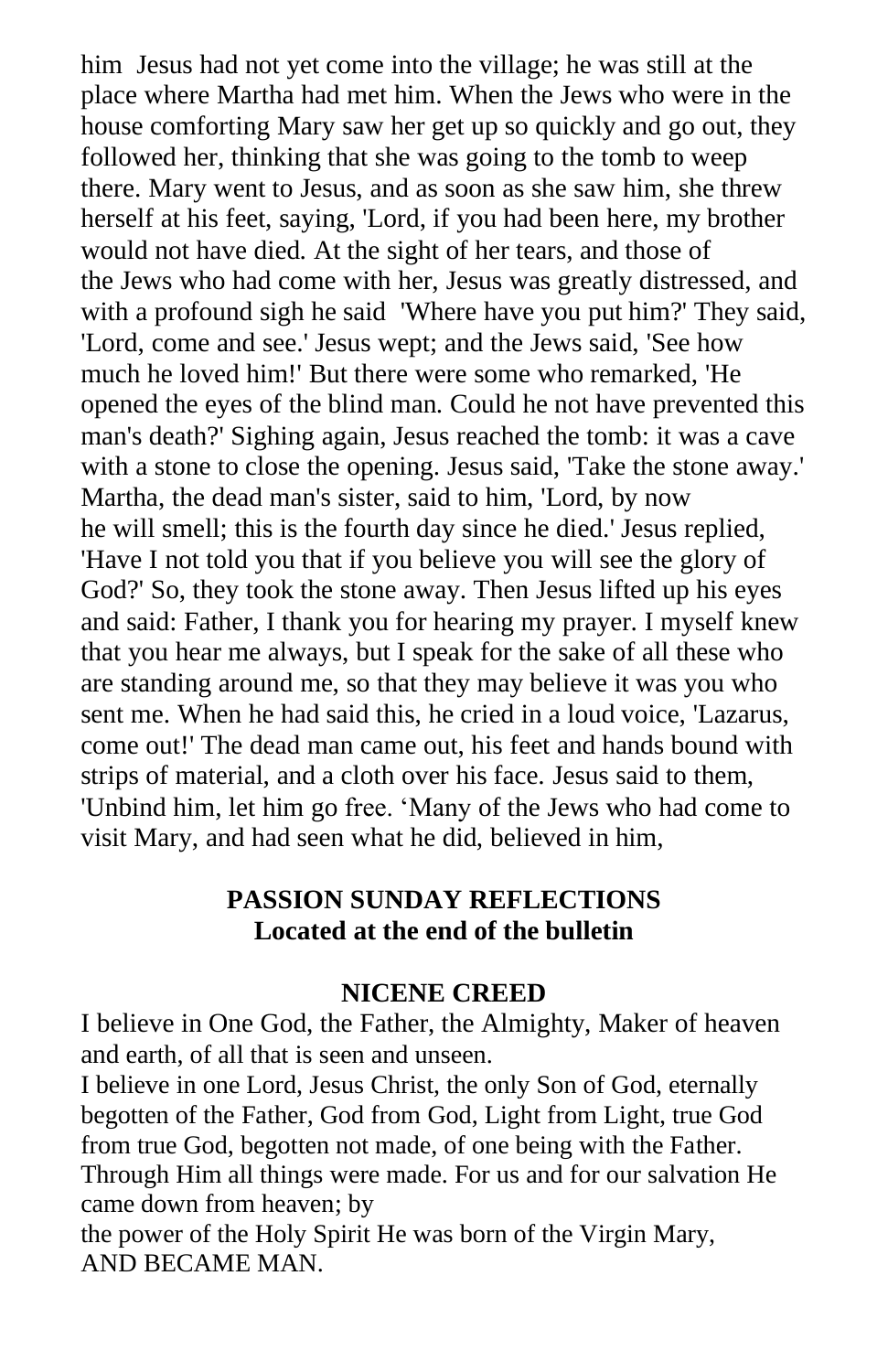For our sake he was crucified under Pontius Pilate; He suffered death and was buried.

On the third day He rose again in fulfillment of the Scriptures; He ascended into heaven and is seated at the right hand of the Father. He will come again in glory to judge the living and the dead, and His kingdom will have no end.

I believe in the Holy Spirit, the Lord and giver of life who proceeds from the Father. With the Father and the Son, He is worshipped and glorified. He has spoken through the prophets.

I believe in one, holy, catholic and apostolic church. I acknowledge one baptism for the forgiveness of sins. I look for the resurrection of the dead and the life of the world to come. Amen.

## **GENERAL INTERCESSION**

## **As the time of Christ's suffering and death draws nearer, let us ask the Father to lead us through the dark moments of the Passover of His Son to the glory of His Resurrection.**

Our response is "Lord hear our prayer.

For our National Catholic Church, the she may be defended from the snares of her enemies through the Spirit of Christ who makes His home in her, let us pray to the Lord.

For all people of this world, that they may be gathered into the Father's kingdom through the prayers and sacrifices of Christians in every nation, let us pray to the Lord.

For the dying, that they may pass peacefully and confidently through the gates of death to meet Him who is the resurrection, let us pray to the Lord.

For those who mourn, that Christ who wept for Lazarus his friend may console them in their grief, let us pray to the Lord.

For the increase of sacred vocations, so that all parishes may be able to hear the Word of God and partake of the Sacraments, let us pray to the Lord.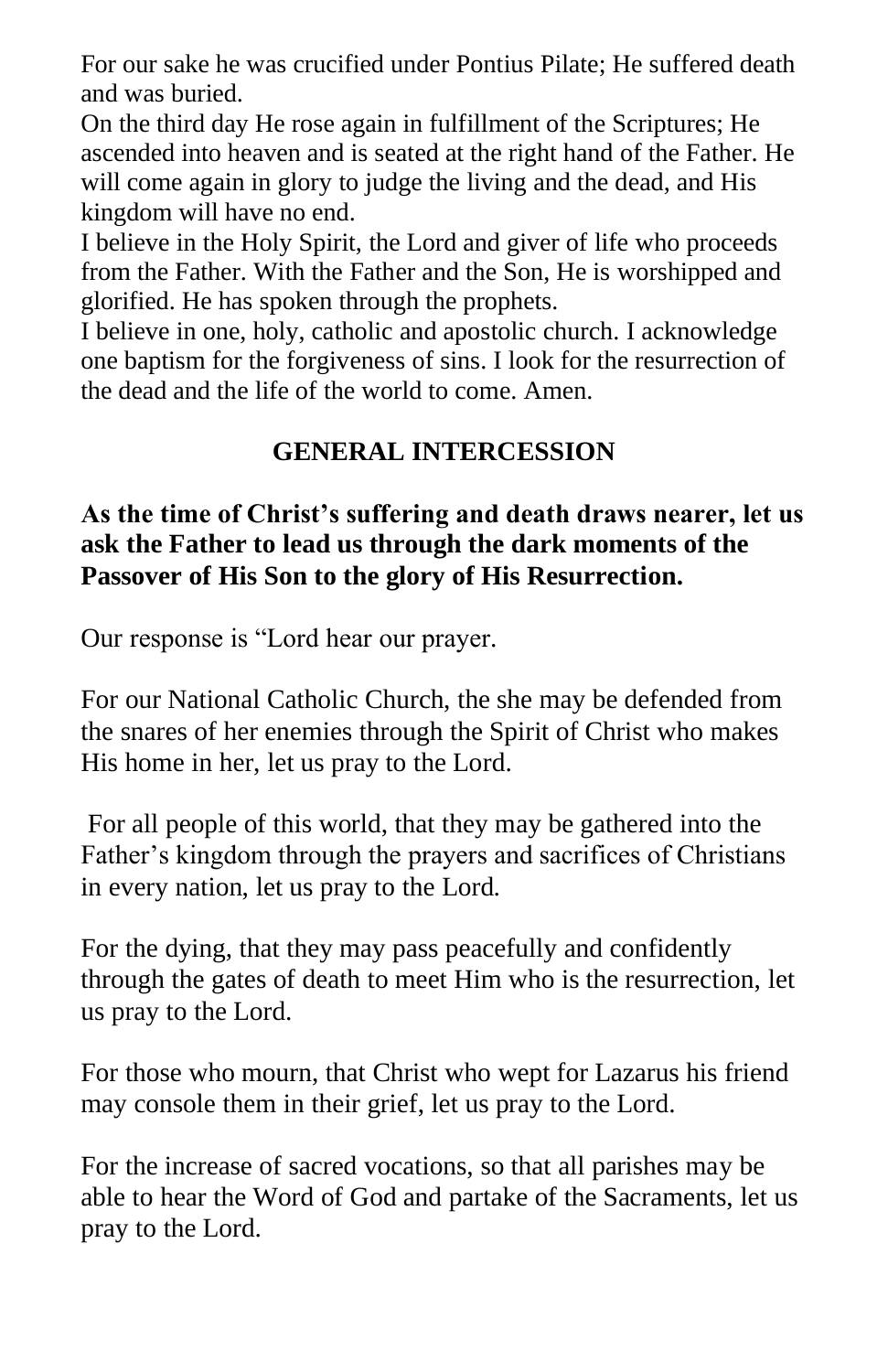For those who are suffering from all forms of illnesses. May the healing hand of the Lord be placed upon them all. Let us pray to the Lord.

For the faithful departed, that the Lord may unbind them and let them go free in the kingdom of his glory, especially members of families and parish, let us pray to the Lord.

## **Father hear the prayers of Your Church. Bring forth to resurrection the people who trust in Your promises. We ask this, through Christ our Lord.**

## **OFFERTORY VERSE**

Blessed and holy is the One who shares I the first resurrection. The second death has no power over these. (Revelations 20: 6a.

## **PRAYER OVER THE GIFTS**

Almighty, ever-living God receive this offering and lead our hearts back to You. Through the merits of this spotless Sacrifice may we receive the promise of eternal inheritance. We ask this in the name of Your Son, Jesus Christ, Who lives and reigns with You and the Holy Spirit, one God, for ever and ever.

### **THE LORD'S PRAYER**

Our Father, Who art in heaven, hallowed be Thy Name; Thy kingdom come, Thy will be done on earth as it is in heaven. Give us this day our daily bread and forgive us our trespasses as we forgive those who trespass against us and lead us not into temptation but deliver us from evil. Amen.

### **ACT OF SPIRITUAL COMMUNION**

Most loving Jesus, I adore You in the Most Blessed Sacrament, in Which You are truly present. I love You above all things and I long for You in my soul. Since I cannot receive You sacramentally, I ask You to come spiritually into my heart and heal my soul. I embrace You and unite myself with You; may I never be separated from You. Inflame my heart with the fire of Your love, my Lord and Savior.

### **COMMUNION VERSE**

But your dead shall live, their corpses shall rise; awake and sing, you who lie in the dust. (Isaiah 26: 19a)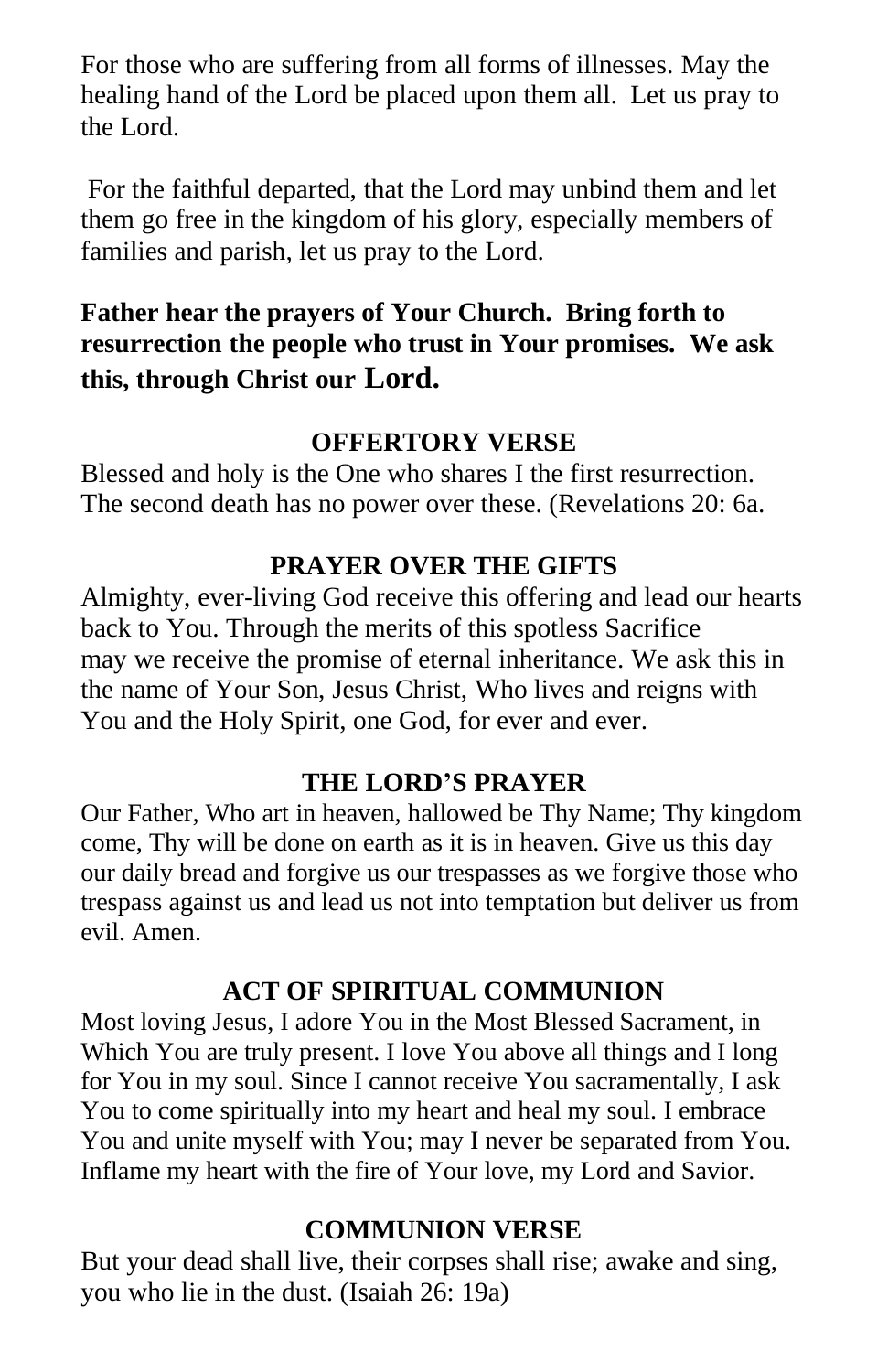**PRAYER AFTER SPIRITUAL COMMUNION Let us pray.** *[pause briefly]* **Lord of life and death,** You have redeemed us with the precious blood of Your Son. Through this spiritual Eucharist we have received, keep us firm in the confession of His name so that we may gain eternal life as He promised. We ask this through the same Jesus Christ**, W**ho lives and reigns with You and the Holy Spirit, one God, for ever and ever.

## **PRAYER IN TIME OF NATIONAL ANXIETY**

Let us pray. I come to You, Lord, in this time of uncertainty and confusion that has gripped our nation. I pray that our leaders and representatives in government are filled with Your peace, strength and courage. May your gifts of wisdom and understanding, fortitude and counsel be sought and utilized by them for the well-being of our country. By their belief and trust in You may they provide capable leadership, promote unity and peace, and be attentive to the concerns of our people. May Your Church provide support and comfort; and help strengthen our hope for peace through our Lord Jesus Christ. Amen.

## **THE ANGELUS –** *ASKING THE INTERCESSION OF OUR BLESSED MOTHER*

V. The Angel of the Lord declared unto Mary,

R. And she conceived of the Holy Spirit.

Hail Mary …

V. Behold the handmaid of the Lord.

R. Be it done unto me according to your word.

Hail Mary…

V. And the Word was made Flesh.

R. And dwelt among us.

Hail Mary …

V. Pray for us, O holy Mother of God,

R. That we may be made worthy of the promises of Christ. Let us pray.

O Lord, we ask You, pour forth Your grace into our hearts; that we, to whom the incarnation of Christ, Your Son, was made known by the message of an angel, may by His passion and cross be brought to the glory of His Resurrection. We ask this through the same Jesus Christ, our Lord. Amen.

In the name of the  $\mathbb F$  Father and of the Son of the Holy Spirit. Amen.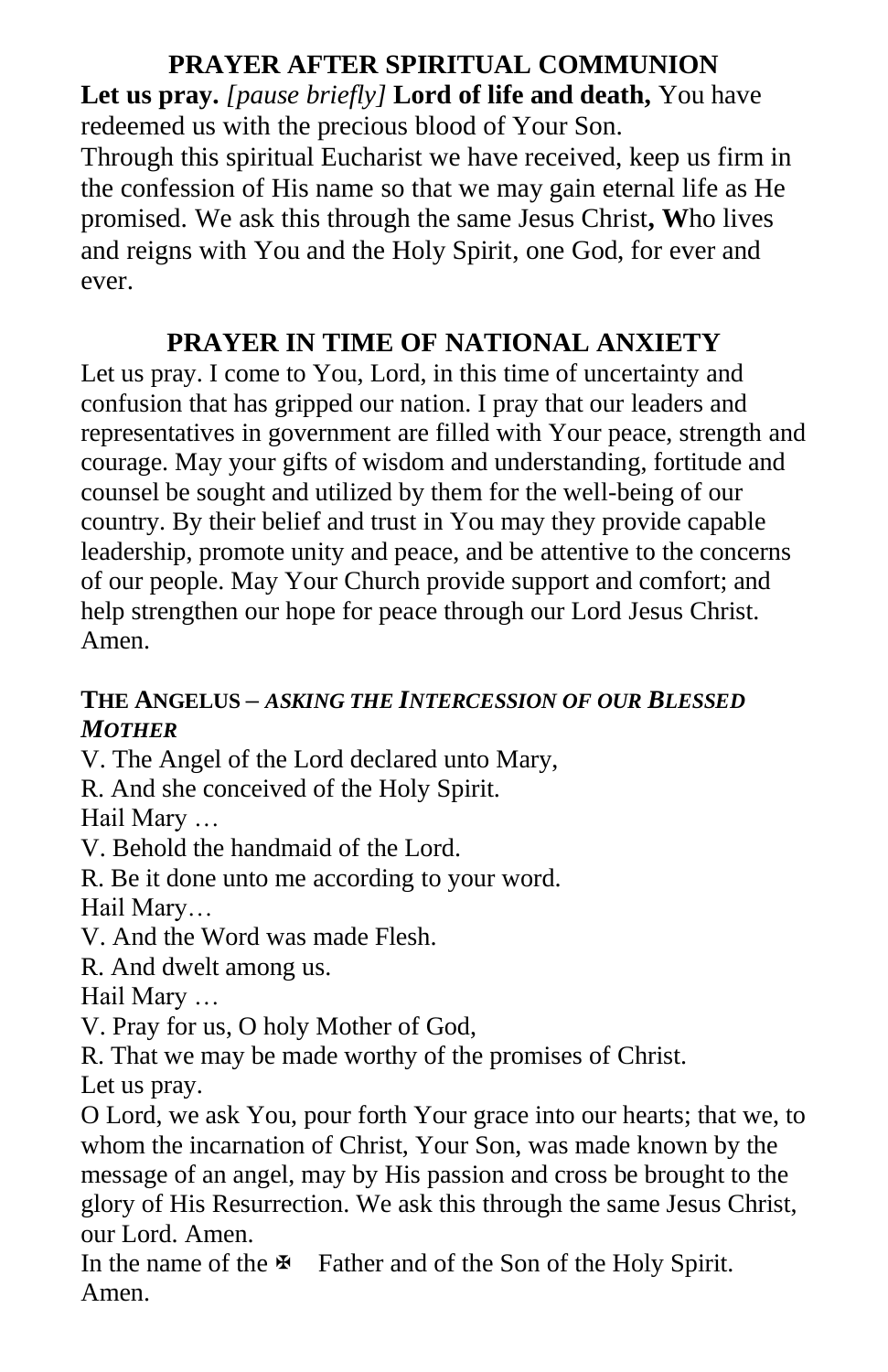## **This Week**

**Sunday, March 29, 2020 Passion Sunday**  Holy Mass 9:00 A.M. Holy Mass 11:00 A.M.

**Sunday, April 5, 2020 Palm Sunday** Holy Mass 9:00 A.M.

*There will be the blessings of palms during Holy Mass and the palms can be picked up in the vestibule after Mass for your convenience between 10 A.M. and 11:00 A.M.*

*Always check our website [www.hfpncc.org](http://www.hfpncc.org/) or Holy Family National Catholic Facebook page for added information.*

**Homemade Chocolate Easter Eggs Still Available**

Orders and purchases can be made after today's Mass and Palm Sunday Mass in the vestibule. There are various varieties of ½ lb. Milk Chocolate & Dark Chocolate Easter Eggs for sale. Price is \$10.00.

| A | м | A | R |   | A | н | R  | A | W | <b>LAZARUS</b>                  |   |  |
|---|---|---|---|---|---|---|----|---|---|---------------------------------|---|--|
| s |   | т | Е | E | F | A |    | в | A | <b>BETHANY</b>                  |   |  |
| R | s | Е | Y | A | н | A | Е  |   | В | <b>SISTERS</b><br><b>MARTHA</b> |   |  |
| E | Y | U | A | т | z | т | Ν  | W | Y | <b>MARY</b>                     |   |  |
| T | R | ٥ | R | A | Ĥ | Ė | o  | s | т | <b>OINTMENT</b>                 |   |  |
| s | A | A | P | A | R | T | т  | R | E | <b>FEET</b>                     |   |  |
| ı | м | A | N | Y | z | Ù | s  | U | B | <b>BROTHER</b><br><b>JUDAEA</b> |   |  |
| s | Ù | Y | R | A | E | A | D. | U |   | <b>TOMB</b>                     | װ |  |
| R | A | z | A |   | A | z | L  | ٥ | т | <b>STONE</b>                    |   |  |
| T | и | E | W | т | Ν |   | ٥  | E | R | <b>PRAYER</b>                   |   |  |

## **Fifth Sunday in Lent Word Search**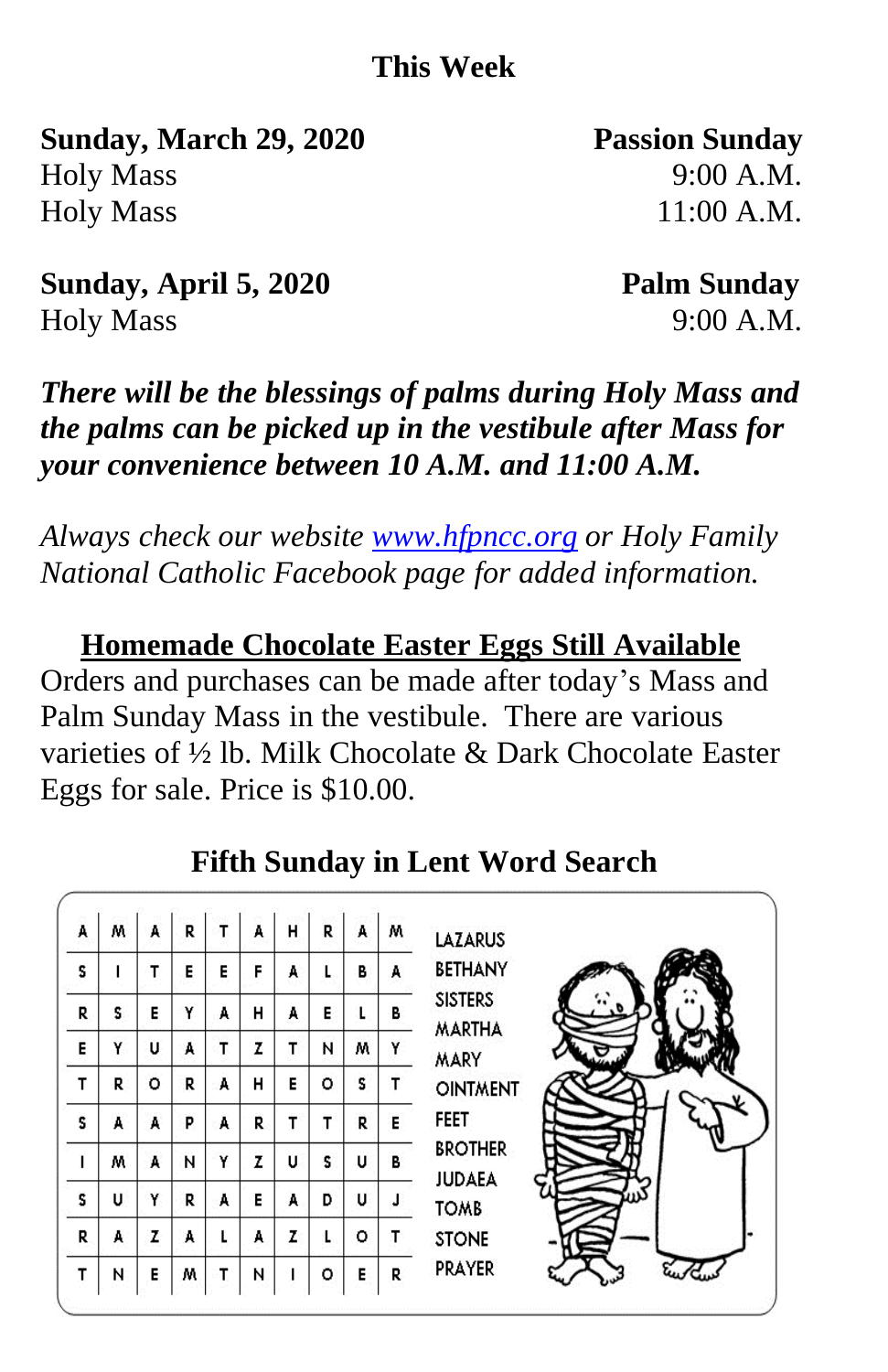# *Tentative Holy Week Schedule*

*Not knowing when restrictions will be lifted, Holy Week celebrations will be cancelled or abbreviated. Please pass the information to family and friends. If you plan on attending any of these services, please keep a social distance from each other. The Church doors will be opened.*

- *Blessing of Palms and Palm Sunday Mass will be celebrated at 9:00 A.M. There will be no procession, but the blessed palms will be available in the Church Vestibule between 10:00 A.M. to 11:00 A.M.*
- *Holy Thursday will only have the Mass of the Institution of the Eucharist at 7:00 P.M. There will be no procession to the Altar of Repose, but the Sacrament will be placed on the side altar.*
- *There will be only one service on Good Friday, an abbreviated Mass of the Pre-Sanctified at Noon. The Church will be opened for individual adoration of the Most Blessed Sacrament between 1:00 P.M. till 3:00 P.M. There will be no Stations of the Cross at 3:00 P.M. nor Evening Vespers at 7:00 P.M.*
- *An abbreviated Holy Saturday Liturgy will take place at 11:00 A.M. Easter baskets will be blessed during the service.*
- *The Mass of the Resurrection will be celebrated at 8:30 A.M. There will be no procession and only one Mass will be celebrated.*

# **Parish Service Projects**

There are three ongoing community service projects going on this Lenten Season: **Witness Bags** filled with toiletries by the Youth; **Food Drive**: "Roll Away the Stone of Hunger" by PNU Branch 132 and **Clothing Drive** headed by Dave Kost to be distributed to the homeless. Choose the one that interests you as we reach out into our communities as we feed the hungry and clothe the naked.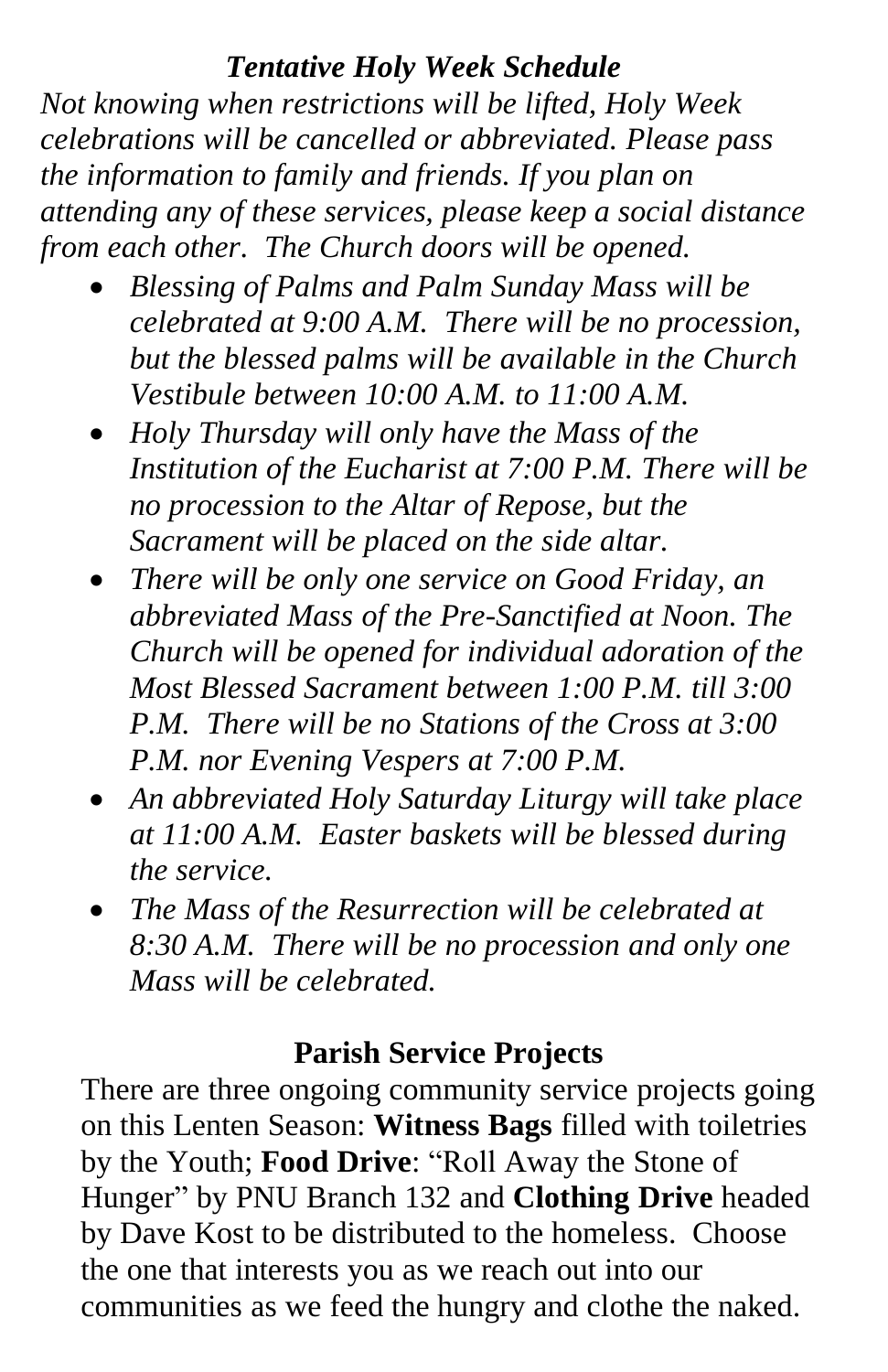## **Increasing our discipleship in response to the Covid 19 outbreak**

- 1. Increased time in prayer and fasting
- 2. Sending cards and letters to those nursing homes that cannot have visitors
- 3. Calling to checking in and pray with family members, friends and neighbors
- 4. Going shopping for our older brothers and sisters and those in need
- 5. Sewing Masks for First Responders
- 6. Increase almsgiving with donations of Blood, money and food to local food pantries. (see our Spojnia Branch 132 "Roll Away the Stone of Hunger")
- 7. Keeping Social Distancing to help stop the spread of this virus
- 8. Thinking of service and others before yourself following the example of Jesus washing the feet of others (Think Youth Witness Bags and Dave Kost's clothing drive)
- 9. Using online conferencing such as Zoom to have online worship and prayer with the faithful that allows their participation such as Stations of the Cross, Sorrowful Lamentations, Liturgy of the Hours and the Litany of the Passion.
- 10. Streaming various Holy Masses on Facebook and You Tube. PNCC Facebook where Prime Bishop Mikovsky will celebrate Mass or the Buffalo-Pittsburgh Diocese Website where Bishop Mack will be celebrating Mass.

# **Passion Sunday Gospel Reflections**

Our Gospel on this day, the fifth Sunday of Lent, is again taken from the Gospel according to John. The reading from John continues the break from Cycle A's focus on the Gospel of Matthew. Today's Gospel reading recounts another sign, or miracle, found in John's Gospel, the raising of Lazarus. As our catechumens move closer to the celebration of their Baptisms at the Triduum, today's reading invites us to reflect upon what it means to call Jesus the Resurrection and the life.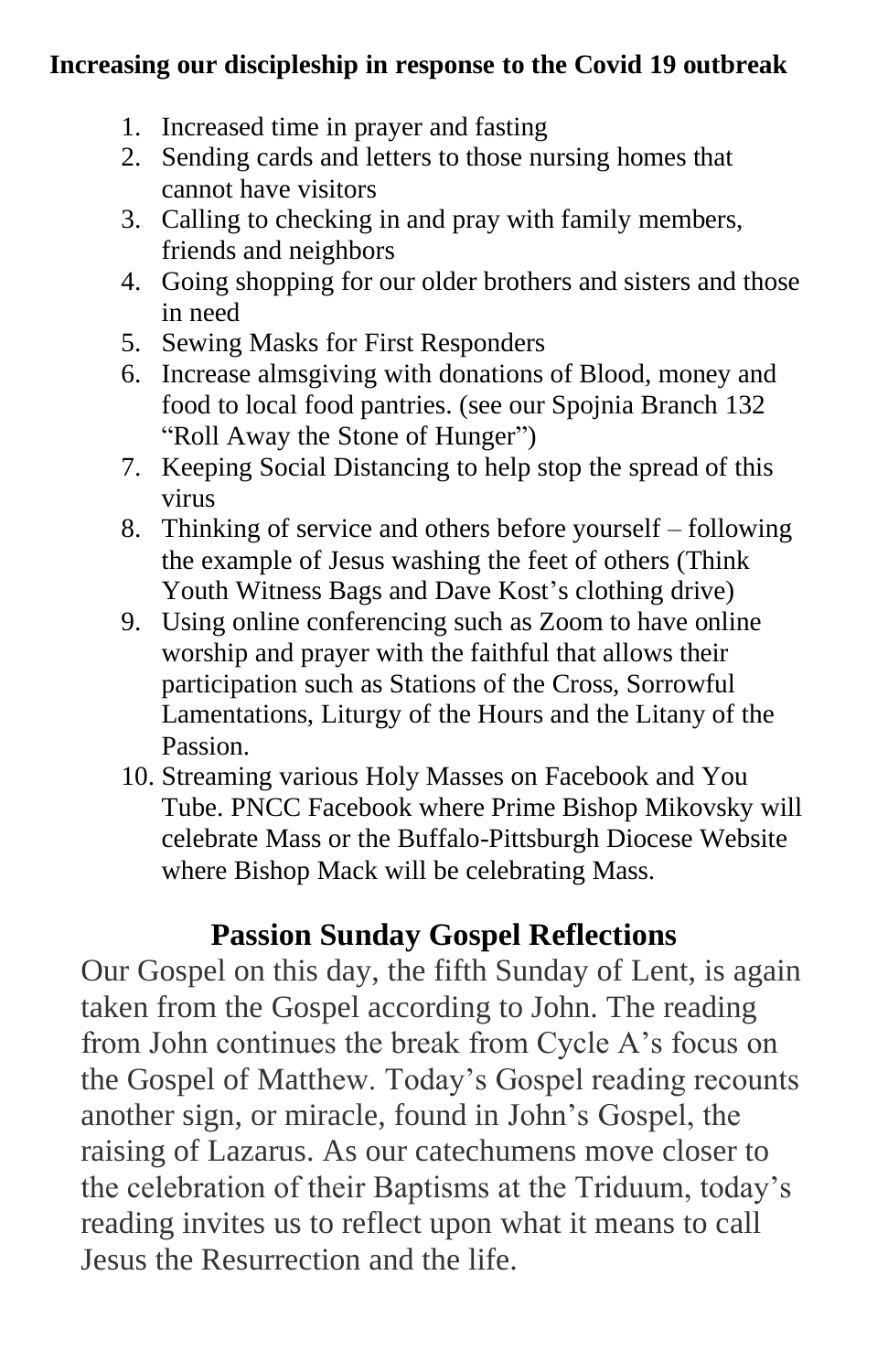The context for the story of the raising of Lazarus is the Jewish leaders' growing animosity toward Jesus. Jesus has been in Jerusalem, taking part in the feast of the Dedication, which we have come to know as Hanukkah. The people have been pressing him to declare plainly whether he is the Messiah. Jesus tells them to look to his works, which testify to his coming from God. Many do not believe Jesus, however, and some try to stone him for blasphemy.

Into this scene of confrontation, Mary and Martha, the sisters of Lazarus, send word to Jesus that his friend is ill. Jesus is said to love Mary, Martha, and Lazarus, but he delays his journey for two days. The delay heightens the drama and shows Jesus' obedience to God, who is to be glorified through Lazarus's resurrection. When Jesus finally declares that he will journey to Bethany, his disciples fear for his life. Thomas declares that he and the other disciples should prepare to die with Jesus.

The scene described at Bethany is a sad one. Martha meets Jesus weeping and saying that if Jesus had been there, Lazarus would not have died. Yet she remains confident that God will do whatever Jesus asks. Martha affirms her belief that there will be a resurrection of the dead in the last days. Then Martha's sister, Mary, comes to Jesus with the same confidence, saying that Jesus could have cured Lazarus. Jesus asks to be brought to Lazarus's tomb where he prays and calls Lazarus out from the tomb. At this sign, many come to believe in Jesus, but others take word of the miracle to the Jewish authorities, who begin their plans for Jesus' death.

Set against the backdrop of Jesus' impending death, many elements of the raising of Lazarus foreshadow the good news of Jesus' own Resurrection. Jesus, facing the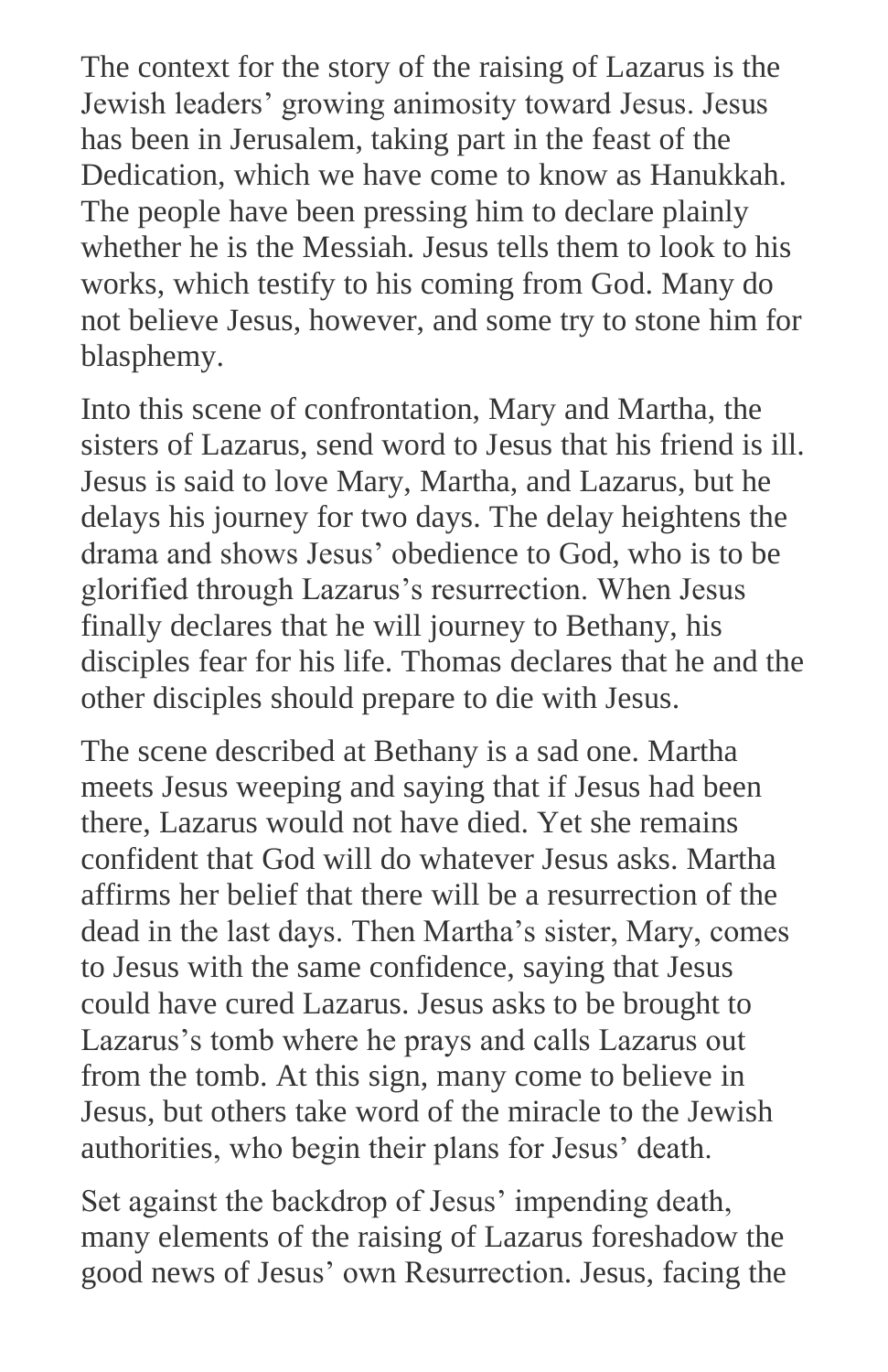conflict with the Jewish authorities, acts in complete obedience to God. In raising Lazarus, Jesus shows his power over death so that when Jesus dies, those who believe in him might remember that and take hope. Just as Jesus calls for the stone to be rolled away from Lazarus's tomb, so too will the disciples find the stone rolled away from Jesus' tomb.

The Gospel today calls us to reflect on Baptism as a dying and rising with Jesus. In Baptism we die to sin's power over us, rising as children of God. In Baptism we join ourselves with Christ, who conquered death once and for all so that we who believe in him may have eternal life. With Martha and Mary, we are called to profess our belief that Jesus is indeed the Resurrection and the life.

This same faith can be applied to our national insecurities concerning the Covid -19 pandemic. Too often fear and panic overtake our lives. This is where our Faith must become strong. We have a heavenly Father who loves us. He proved that love by sending His Son to us and taught us to be not afraid. Focusing on His word, a sense of relief will come to us. Even though these are serious times, following the recommendations given by our government, and the protection by our faith in our Creator, we will overcome and resume our normal lives. Each day we hear of more people contracting the disease and more deaths are announced, but the good news is that large survival rate is occurring. Let us pray that a cure becomes available in the near future and we make the survival rate 100%. Jesus taught us of the power of prayer. They can move mountains. We must believe in the power of prayer and remove the mountain of Covid-19. God bless you and keep you all safe.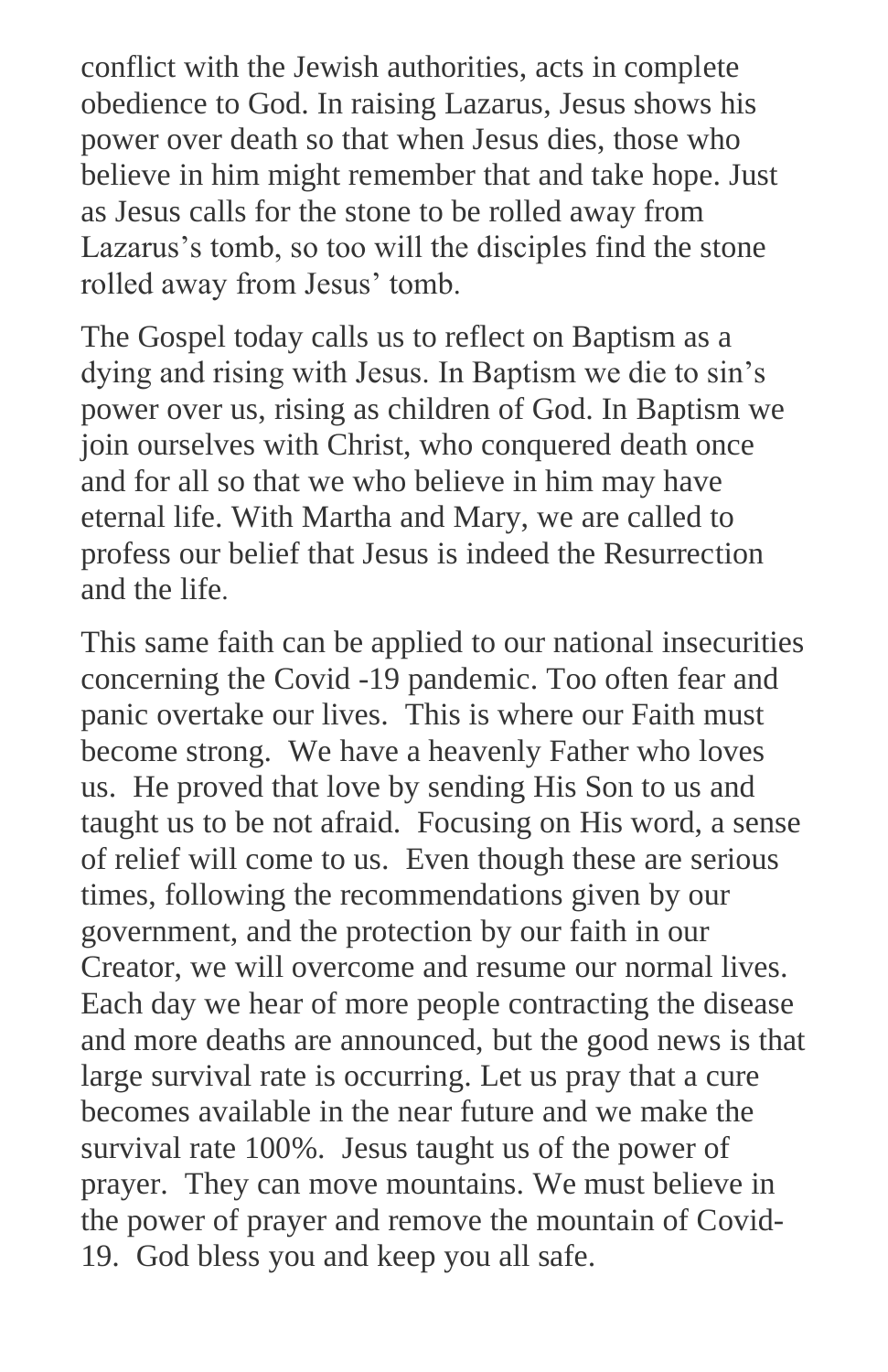# **Passion Sunday Lent 5**

First Reading: Ezekiel 37:12-14 Responsorial: Psalm 130 Second Reading: Romans 8:8-11 Gospel: John 11:1-45



**Key Verse:** "I am the resurrection and the life; whoever believes in me though he should die, will come to life; and whoever is alive and believes in me will never die." John 11: 25a

**Reading:** Our first reading from Ezekiel speaks of the exile of the people to Babylon described in terms of death. And their return home is described in terms of resurrection and spiritual renewal. Paul writes to the Romans that it was the Spirit who raised Jesus from the dead. Now the same Spirit lives in us. Therefore, we have no need to be afraid of death. By raising Lazarus from the dead, our Gospel shows the Jesus is Lord of life and death.

**Reflecting:** The Gospel of the Fifth Sunday is perhaps the deepest meditation on the mystery of Baptism and membership of the Church. It is a prelude to the events of Easter Sunday, when we celebrate the triumph of life over death. To be plunged into the waters of baptism is to be buried with Christ, only to rise with him from the waters. This paradox of life and death is the content of today's readings. There is no more important part of our faith that the resurrection: that Christ rose from the dead is the very center and heart of all that we believe - without it, our faith is useless. In the same way our belief in our own resurrection is vital: it is the most deeply needed gift that Christ gives us. This is why the climax of the instructions for Baptism was this teaching: that Christ would give them life after death.

**Praying:** God our Father, You sent your only Son into our world, a world dominated by death, to plant within our hearts the hope of eternal life. Grant that one day we may see this hope fulfilled. We pray through the same Jesus Christ our Lord.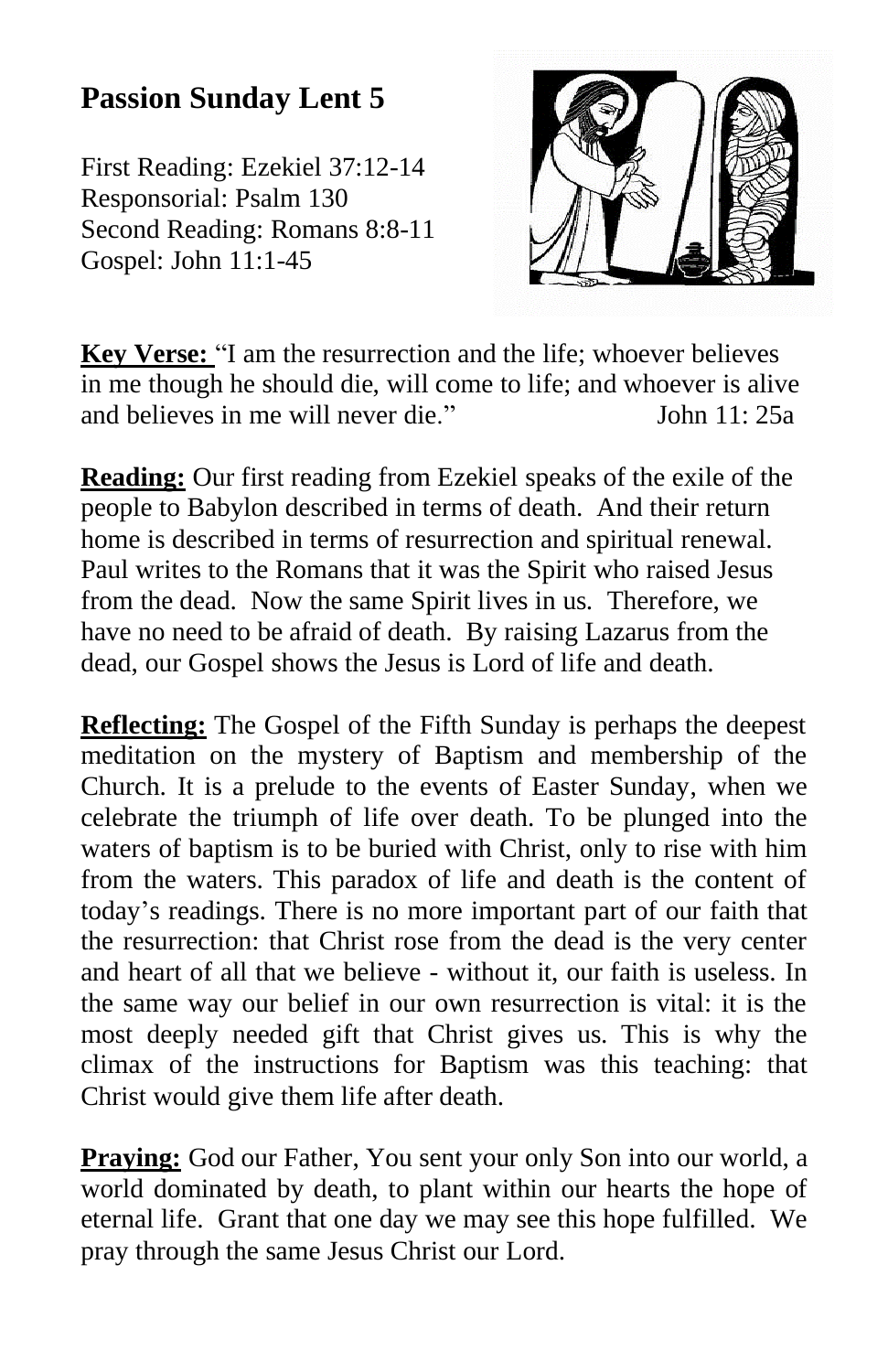#### **Station of the Cross-Lenten Home Devotion**

**Opening Prayer:** God of power and mercy, in love you sent your Son that we might be cleansed of sin and live with you forever .Bless us as we gather to reflect on his suffering and death that we may learn from his example the way we should go. We ask this through that same Christ, our Lord.

#### **The First Station: Jesus is condemned to die.**

Jesus stands in the most human of places. He has already experienced profound solidarity with so many on this earth, by being beaten and tortured. Now he is wrongfully condemned to punishment by death. His commitment to entering our lives completely begins its final steps. He has said "yes" to God and placed his life in God's hands. We follow him in this final surrender, and contemplate with reverence each place along the way, as he is broken and given for us.

## **The Second Station: Jesus Carries His Cross.**

Jesus is made to carry the cross on which he will die. It represents the weight of all our crosses. What he must have felt as he first took it upon his shoulders! With each step he enters more deeply into our human experience. He walks in the path of human misery and suffering and experiences its crushing weight.

#### **The Third Station: Jesus Falls the First Time.**

The weight is unbearable. Jesus falls under it. How could he enter our lives completely without surrendering to the crushing weight of the life of so many on this earth! He lays on the ground and knows the experience of weakness beneath unfair burdens. He feels the powerlessness of wondering if he will ever be able to continue. He is pulled up and made to continue.

#### **The Fourth Station: Jesus Meets His Mother.**

Jesus' path takes him to a powerful source of his strength to continue. All his life, his mother had taught him the meaning of the words, "Behold, the handmaid of the Lord." Now they look into each other's eyes. How piercedthrough her heart must be! How pained he must be to see her tears! Now, her grace-filled smile blesses his mission and stirs his heart to its depth. Love and trust in God bind them together.

#### **The Fifth Station: Simon Helps Jesus Carry His Cross.**

Jesus even experiences our struggle to receive help. He is made to experience the poverty of not being able to carry his burden alone. He enters into the experience of all who must depend upon others to survive. He is deprived of the satisfaction of carrying this burden on his own.

#### **The Sixth Station: Veronica Wipes the Face of Jesus.**

Jesus' journey is at times brutal. He has entered into the terrible experiences of rejection and injustice. He has been whipped and beaten. His face shows the signs of his solidarity with all who have ever suffered injustice and vile, abusive treatment. He encounters a compassionate, loving disciple who wipes the vulgar spit and mocking blood from his face. On her veil, she discovers the image of his face - his gift to her. And, for us to contemplate forever.

#### **The Seventh Station: Jesus Falls the Second Time.**

Even with help, Jesus stumbles and falls to the ground. In deep exhaustion he stares at the earth beneath him. "Remember, you are dust and to dust you will return." He has seen death before. Now he can feel the profound weakness of disability and disease and aging itself, there on his knees, under the weight of his cross.